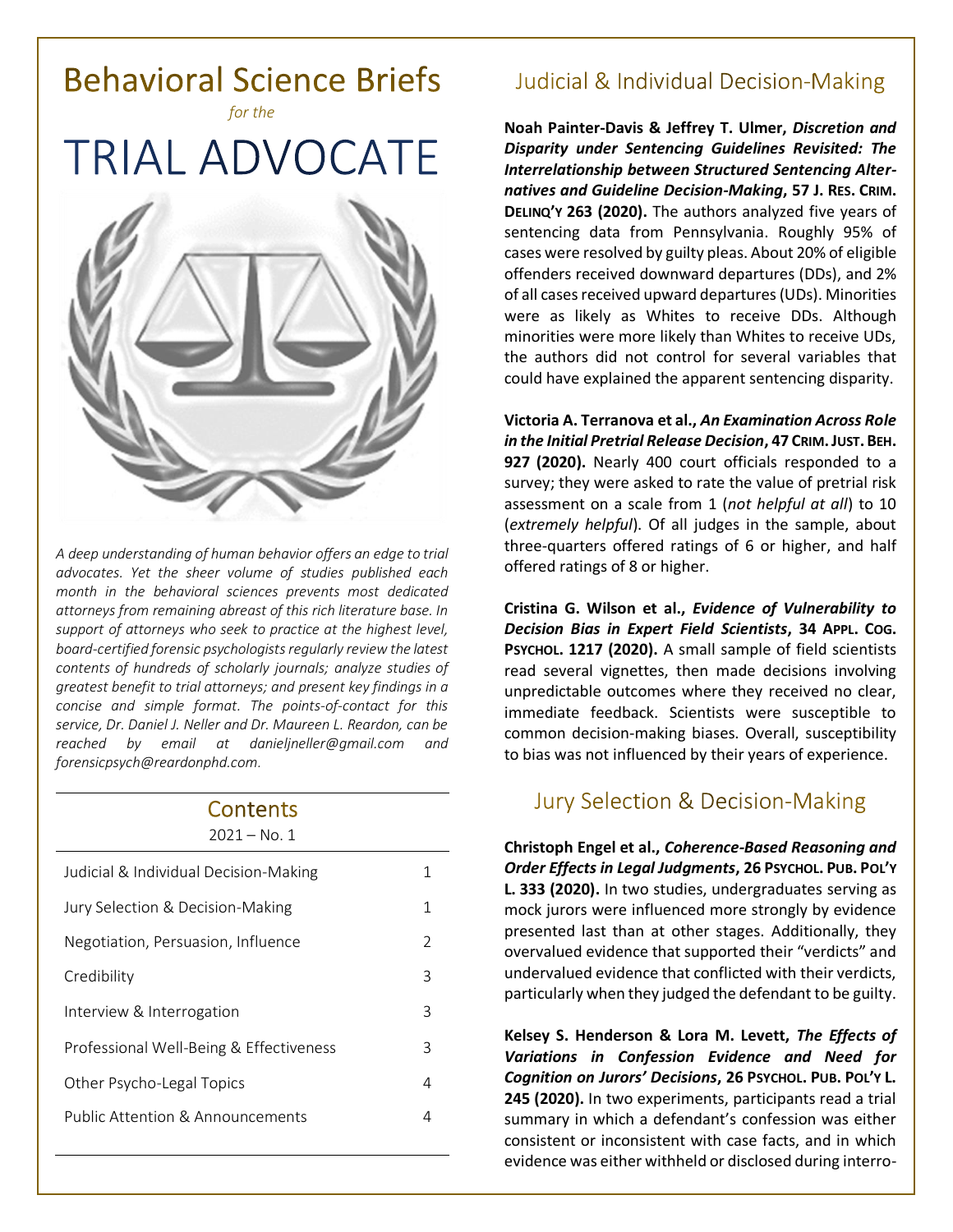gation. Overall, when evaluating confession evidence and rendering "verdicts," participants considered the consistency of confessions and case facts, but they did not fully consider whether or not those facts had been disclosed or withheld during interrogation.

**Robert J. Norris & Kevin J. Mullinix,** *Framing Innocence: An Experimental Test of the Effects of Wrongful Convictions on Public Opinion***, 16 J. EXP. CRIM. 311 (2020).** The authors surveyed large samples of residents across the US. Racial minorities and liberals supported capital punishment less strongly than did Whites and conservatives. Capital punishment support was reduced when numerical information about wrongful convictions was provided, and when a brief, realistic and sympathyinducing story about wrongful conviction was included.

**Suzanne St. George et al.,** *"Did You Ever Fight Back?" Jurors' Questions to Children Testifying in Criminal Trials About Alleged Sexual Abuse***, 47 CRIM. JUST. BEH. 1032 (2020).** The authors analyzed questions that jurors had submitted following the testimony of 134 children who alleged they had been sexually abused. Jurors' likelihood of submitting questions increased as alleged victim age and alleged incident count increased. Questions involved five themes: (1) *Specific dynamics and mechanics* (e.g., body parts, duration, resistance); (2) *Context* (e.g., antecedents, location); (3) *Reaction* (e.g., condition following abuse, efforts to avoid defendant); (4) *Disclosure* (e.g., when, where and to whom the child reported abuse); and (5) *Background information* (e.g., sexual knowledge and experience, sleeping arrangements, drug use).

**Ashmyra Voogt et al.,** *The Impact of Extralegal Factors on Perceived Credibility of Child Victims of Sexual Assault***, 26 PSYCHOL. CRIM. L. 823 (2020).** In this experiment, over 200 laypeople read transcripts of child sexual abuse interviews. Laypeople viewed younger children as slightly more credible than older children. Greater victim credibility was associated with stronger perceptions of defendant guilt.

## Negotiation, Persuasion, Influence

**William Hart et al.,** *"You Are What You Read:" Is Selective Exposure a Way People Tell Us Who They Are?* **111 BRIT. J. PSYCHOL. 417 (2020).** In a series of experiments, participants sought information that supported their views; avoided information that contradicted their views; and conceptualized information gathering as a vehicle for authentically and proudly expressing their personal attitudes and beliefs to others.

**Kelsey S. Henderson & Reveka V. Shteynberg,** *Plea Decision-Making: The Influence of Attorney Expertise, Trustworthiness, and Recommendation***, 26 PSYCHOL. CRIM. L. 527 (2020).** In a pilot study of a larger experiment, a small sample of community members indicated attorneys' expertise rests most on (a) familiarity with the law, (b) understanding of legal options and consequences, and (c) awareness of case facts. They indicated trustworthiness is most indicated by attorneys: (d) doing what they say they will, (e) being honest about possible outcomes, and (f) seemingly telling the truth. In a larger sample, participants reported they are most likely to accept a plea offer to get a good and fair deal, to avoid punishment, and if they are guilty.

**Corinna Oschatz & Caroline Marker,** *Long-Term Persuasive Effects in Narrative Communication Research: A Meta-Analysis***, 70 J. COMM. 473 (2020).** A *narrative* is a story with an identifiable beginning, middle and end that provides information about scene, characters, and conflict; raises unanswered questions or unresolved conflict; and provides resolution. A *nonnarrative* message involves an expository and didactic style of communication that presents propositions in the form of reasons and evidence supporting a claim. In this analysis of 14 experiments, the authors found that, compared to non-narratives, narratives had a slightly greater persuasive impact on attitudes and intentions. That greater persuasive power persisted over time.

**Dario N. Rodriguez & Melissa A. Berry,** *Sensitizing Jurors to Eyewitness Evidence Using a Counterfactual Induction***, 34 APPL. COG. PSYCHOL. 768 (2020).** Over 300 jury-eligible undergraduates read a trial transcript. Half read a "typical" closing argument from the defense, in which the attorney *asserted* specific factors might have contributed to an eyewitness' unreliable memory and mistaken identification. The other half read a *counterfactual* version of the same closing argument, in which the attorney invited jurors *to imagine whether it was possible* that specific factors might have contributed to unreliable memory and mistaken identification by the eyewitness. Compared to subjects who read the typical argument, those who read the counterfactual version were: (a) more sensitive to the quality of eyewitness evidence, especially when it was low, and (b) less likely to view the defendant as guilty.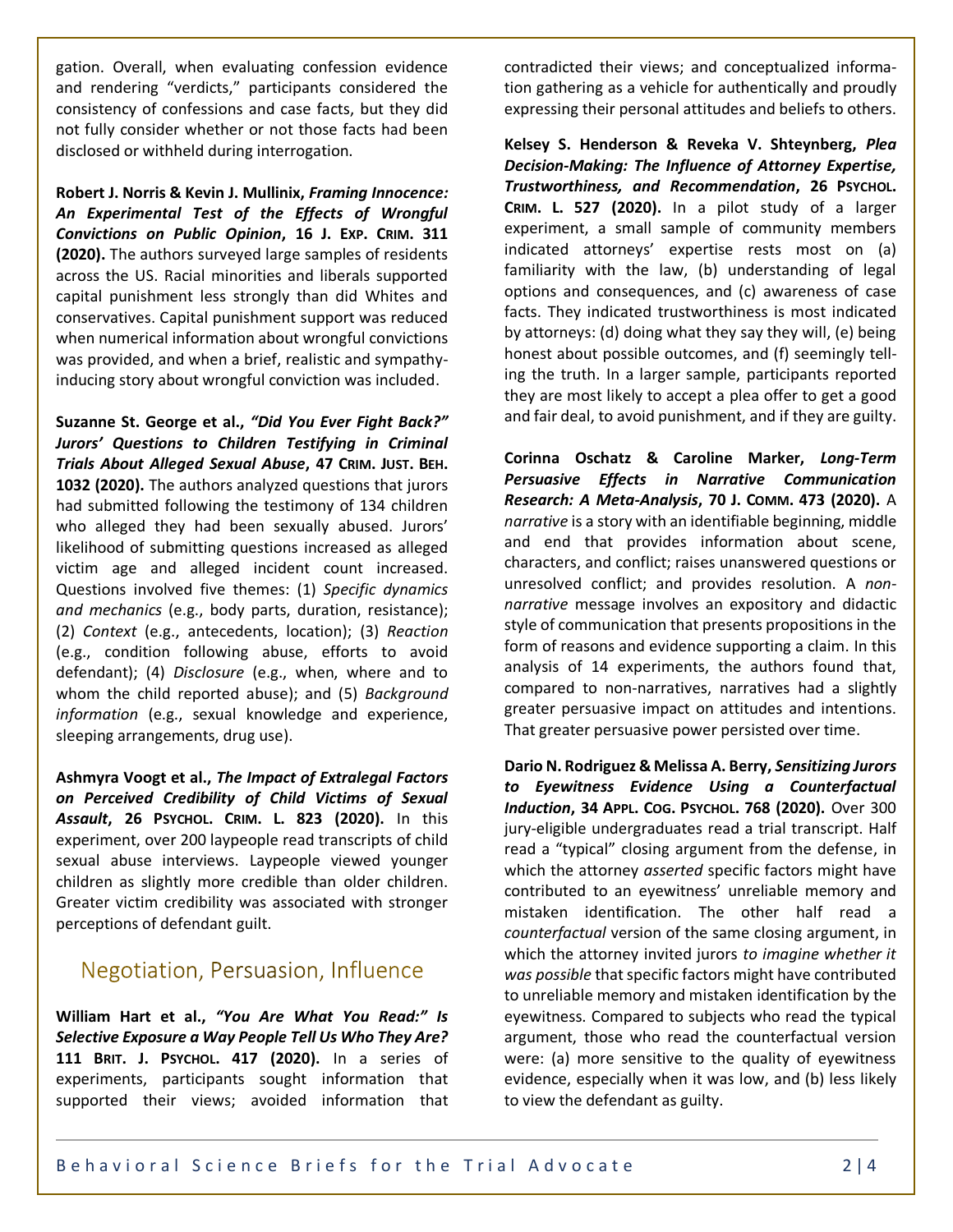#### Credibility

**William B. Fairley & William A. Huber,** *On Being an Ethical Statistical Expert in a Legal Case***, AM. STAT. (forthcoming).** The authors contend expert witnesses lack helpfulness and lose credibility when they, *inter alia*, are unduly influenced by a retaining party. They suggest several attorney behaviors may contribute to undue influence, such as (a) shopping only for experts with favorable opinions, (b) failing to sever compensation from performance, (c) directing the flow of information to the expert, and (d) making the expert a member of the trial team.

**Linda M. Geven et al.,** *Memory-Based Deception Detection: Extending the Cognitive Signature of Lying from Instructed to Self-Initiated Cheating***, 12 TOPICS COG. SCI. 608 (2020).** In this experiment, about 400 undergraduates completed a personality test and a trivia quiz. Some participants cheated on the quiz. A scale that measured honesty as an enduring trait failed to discriminate cheaters and non-cheaters.

**Michelle L. Miller et al.,** *"911 What's Your Emergency?": Deception in 911 Homicide and Homicide Staged as Suicide Calls***, HOM. STUD. (forthcoming).** The authors analyzed features of 9-1-1 calls in which callers reported either a suicide or homicide. Of 175 calls, deaths were later officially judged to be suicides in 100 cases, homicides-staged-as-suicides (HSS) in 18 cases, homicides committed by callers in 26 cases, and homicides committed by someone other than callers in 31 cases. Compared to actual suicides, callers in HSSs more frequently talked over dispatchers (61% vs 18%) and stalled when answering questions (28% vs 7%), and they less frequently provided information about the decedent location (96% vs 67%).

**Cody Normitta Porter & Giacomo Salvanelli,** *Eliciting Information and Cues to Deception Using a Model Statement: The Effect of Presentation Modality***, 17 J. INV. PSYCHOL. OFF. PROF. 101 (2020).** At the onset of interviews, some interviewers convey the level of information they expect from interviewees by first offering a highly detailed statement on an unrelated topic. In an experiment involving over 150 university students and staff, the use of such *model statements* enhanced the amount of detail elicited from truthful interviews but not deceptive interviewees.

### Interview & Interrogation

**Gunn-Astrid Baugerud et al.,** *Forensic Interviews with Preschool Children: An Analysis of Extended Interviews in Norway (2015-2017)***, 34 APPL. COG. PSYCHOL. 654 (2020).** The authors studied over 200 investigative interviews of allegedly abused children, all conducted by police officers with specialized training. Interviewers commonly used (a) brief summaries and non-suggestive utterances designed to facilitate communication (e.g., "I see…ok"); (b) directive questions(e.g., "What did he look like?"); and (c) yes-no questions. About 90% of children reported information related to the alleged abuse.

**Mikaela Magnusson et al.,** *Forensic Interviewers' Experiences of Interviewing Children of Different Ages***, 26 PSYCHOL. CRIM. L. 967 (2020).** The authors surveyed nearly 90 child forensic interviewers. Almost all survey respondents indicated that building rapport early and using open-ended questions were highly important to effective interviewing. By contrast, about half rarely or never used drawings to facilitate interviews.

**Meghana Srivatsav et al.,** *How Do the Questions Asked Affect Suspects' Perceptions of the Interviewer's Prior Knowledge?* **17 J. INVEST. PSYCHOL. OFF. PROFIL. 160 (2020).** In this online experiment, about 400 participants read a crime vignette and were asked to assume the role of suspect. Overall, suspects' perceptions of their interrogator's knowledge about the crime were not impacted by interrogators' probes into specific topics.

# **Professional Well-Being** & Effectiveness

**Valerio Bacak et al.,** *"Fighting the Good Fight": Why Do Public Defenders Remain on the Job?* **31 CRIM.JUST. POL'Y REV. 939 (2020).** The authors interviewed nearly 100 public defenders. The most common reasons for remaining in public defense – each mentioned by at least 30% of the sample – involved earning government benefits, interacting with clients, pursuing personal values, and fighting social inequality.

**Nina M. Junker et al.,** *Is Work Engagement Exhausting? The Longitudinal Relationship Between Work Engagement and Exhaustion Using Latent Growth Modeling***, APPL. PSYCHOL. (forthcoming).** In two studies, each invol